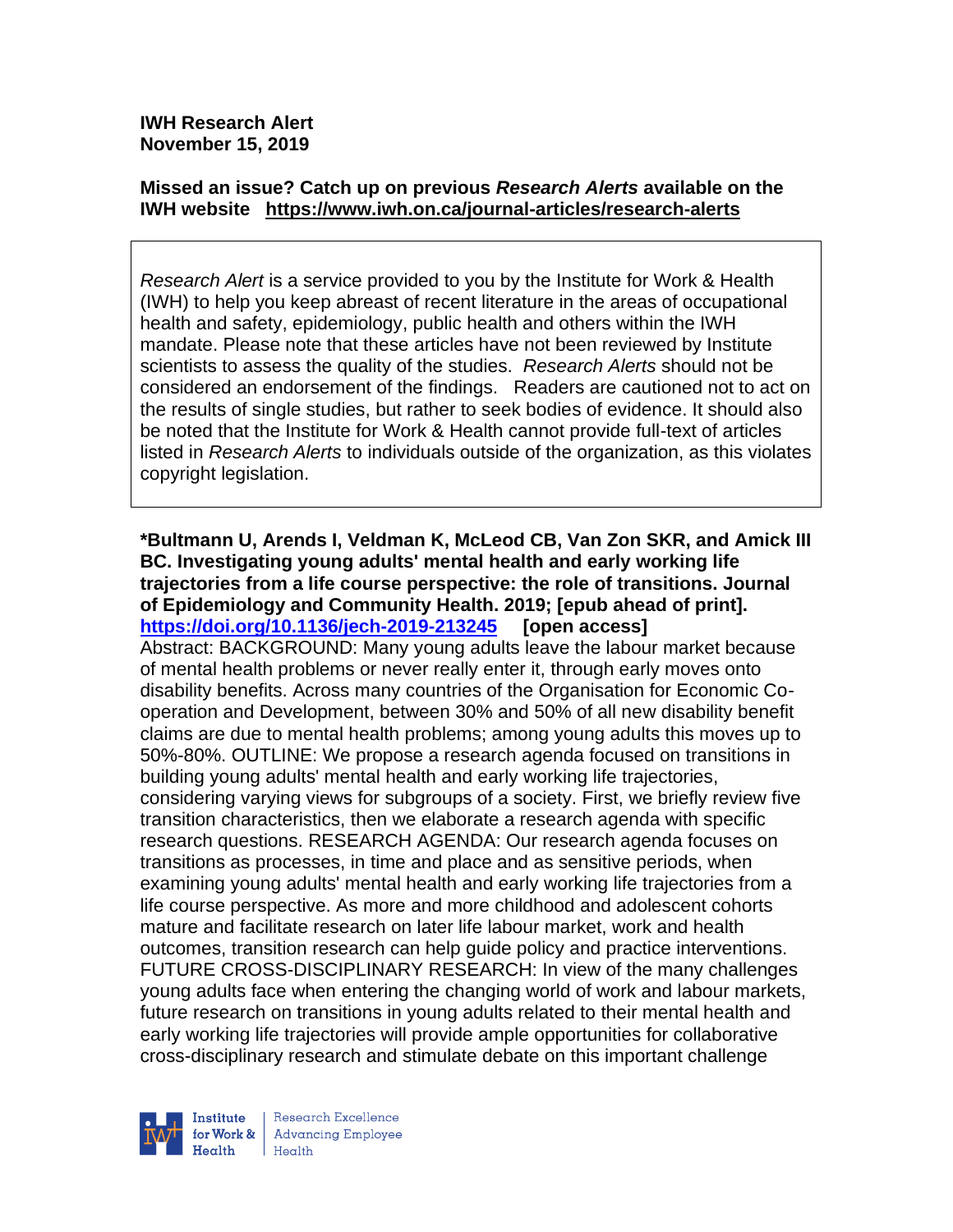#### **\*Lahey PM, Kirsch B, MacDermid J, Tompa E, and Gewurtz RE. Active labour market policies for people with disabilities in receipt of public income benefits: a scoping review. Work. 2019; 64(2):229-247. <https://doi.org/10.3233/WOR-192989>**

Abstract: BACKGROUND: Active labour market policies (ALMP) are used in advanced welfare states to support transitions to work for people who are unemployed or underemployed, including people with disabilities (PWD) in receipt of means-tested disability income support. OBJECTIVE: This study explores the nature, strength, and limitations of ALMP across advanced welfare states (ALMP) for people with disabilities (PWD) in receipt of income benefits from social assistance programs. METHODS: Following the eight steps of a scoping study, we identified 21 documents through a scan of eight databases and consultation with key informants. The majority of these documents are scholarly publications including seven literature reviews, two program evaluations, four social policy analyses, and two longitudinal studies. RESULTS: We extracted key findings related to delivery of labour (re)entry interventions for people with disabilities. Six themes are identified that discuss these ALMP features: 1) welfare ideology and the role of citizenship; 2) conditionality of benefits; 3) work capacity and the need for an appropriate definition of disability; 4) the politics of employment outcomes for PWD; 5) the missing elements of a successful ALMP; and 6) moving beyond ALMP. The findings indicate that while various approaches are used in reintegrating PWD into mainstream employment, there are significant limitations that curtail the impact of these policies. CONCLUSIONS: Regardless of welfare regime, no welfare state provides a policy mix that results in long-term employment success for PWD in receipt of means-tested income benefits

#### **Aboagye E, Bjorklund C, Gustafsson K, Hagberg J, Aronsson G, Marklund S, et al. Exhaustion and impaired work performance in the workplace: associations with presenteeism and absenteeism. Journal of Occupational & Environmental Medicine. 2019; 61(11):e438-e444.**

**<https://doi.org/10.1097/JOM.0000000000001701> [open access]**

Abstract: OBJECTIVE: The aim of this study was to investigate the association between presenteeism and absenteeism during the previous year and the current levels of exhaustion and impaired work performance in a Swedish university setting. METHODS: In a study of 3525 employees, an ordinal logistic regression and general linear model was used to examine the association between presenteeism and absenteeism during the previous year and the current exhaustion and impaired work performance, respectively. RESULTS: Presenteeism, but not absenteeism, during the previous year independently increased the risk of having moderate or severe exhaustion. Presenteeism, absenteeism, and exhaustion remained positively associated with impaired work performance when health status and other confounders had been adjusted for. CONCLUSIONS: Presenteeism, but not absenteeism, was associated with



Research Excellence for Work & | Advancing Employee Health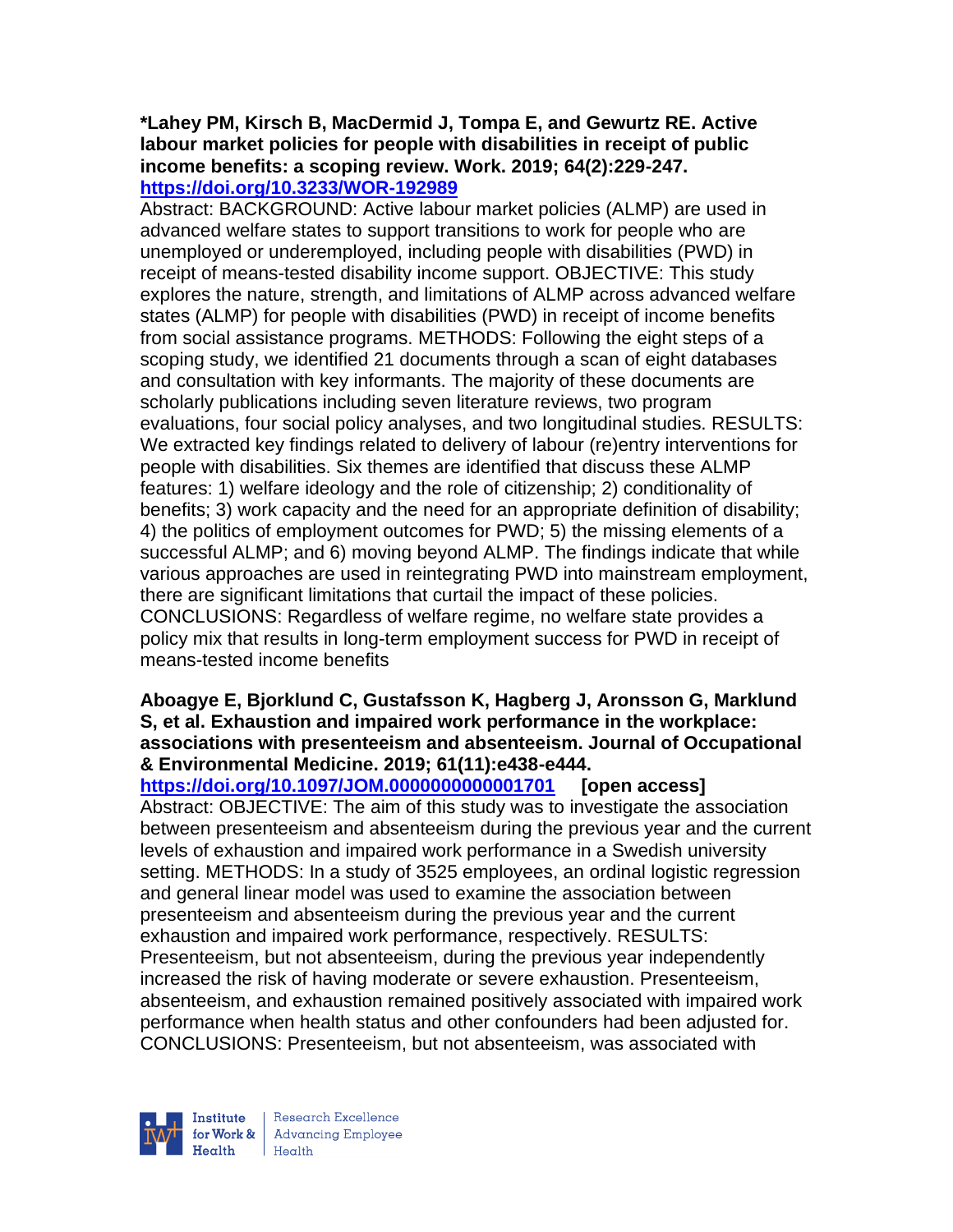exhaustion. Both presenteeism and absenteeism were the salient correlates of impaired work performance

## **Barbosa C, Azevedo R, and Rodrigues MA. Occupational safety and health performance indicators in SMEs: a literature review. Work. 2019; 64(2):217- 227.**

## **<https://doi.org/10.3233/WOR-192988>**

Abstract: BACKGROUND: Small and medium-sized enterprises (SMEs) face greatest difficulty in managing occupational risks compared to large enterprises. Limited resources, little knowledge about risk management process and deficiencies in organizational processes are often pointed in the literature as important obstacles to occupational safety and health (OSH) performance in SMEs. However, external factors can also be of paramount importance, such as the economic crisis. Because under specific scenarios OSH conditions may deteriorate in SMEs, is important to establish effective indicators. OBJECTIVE: This study aims to identify OSH performance indicators within the context of SMEs. METHODS: To identify the indicators, a literature review was carried out on different studies published in scientific journals in the OSH field between 2008 and October 2018 using the Scopus, ScienceDirect, Web of Science and PubMed databases. RESULTS: As a result, 14 management and organization OSH indicators applied to SMEs were identified, along with 5 at individual OSH indicators. CONCLUSION: The indicators were discussed in relation to its applicability to assess OSH performance, as well as their reliability. Future research should be done to assess the identified indicators in SMEs

#### **Barnay T and Defebvre E. Gender differences in the influence of mental health on job retention. Labour. 2019; 33(4):507-532. <https://doi.org/10.1111/labr.12154>**

Abstract: Abstract We measure gender differences in the causal impact of the 2006 self-assessed mental health status (anxiety disorders and depressive episodes) on job retention in 2010. We use data from the French Health and Professional Career Path survey. To control for endogeneity biases, we use bivariate probit models to simultaneously explain employment status and mental health. Anxiety disorders reduce men's job retention capacity by up to 12 percentage points (pp). Depressive episodes affect both genders almost equally (around 11-ápp). More severe cases of both mental health conditions are relevant in determining the capacity of individuals to remain in employment

#### **Boehnke KF, Scott JR, Litinas E, Sisley S, Clauw DJ, Goesling J, et al. Cannabis use preferences and decision-making among a cross-sectional cohort of medical cannabis patients with chronic pain. Journal of Pain. 2019; 20(11):1362-1372.**

# **<https://doi.org/10.1016/j.jpain.2019.05.009>**

Abstract: Cannabis is commonly used to manage chronic pain, but cannabis use patterns among individuals with chronic pain, has not been well-characterized. We report cannabinoid, administration route, and product selection preferences



Institute Research Excellence<br>for Work & Advancing Employee<br>Health Health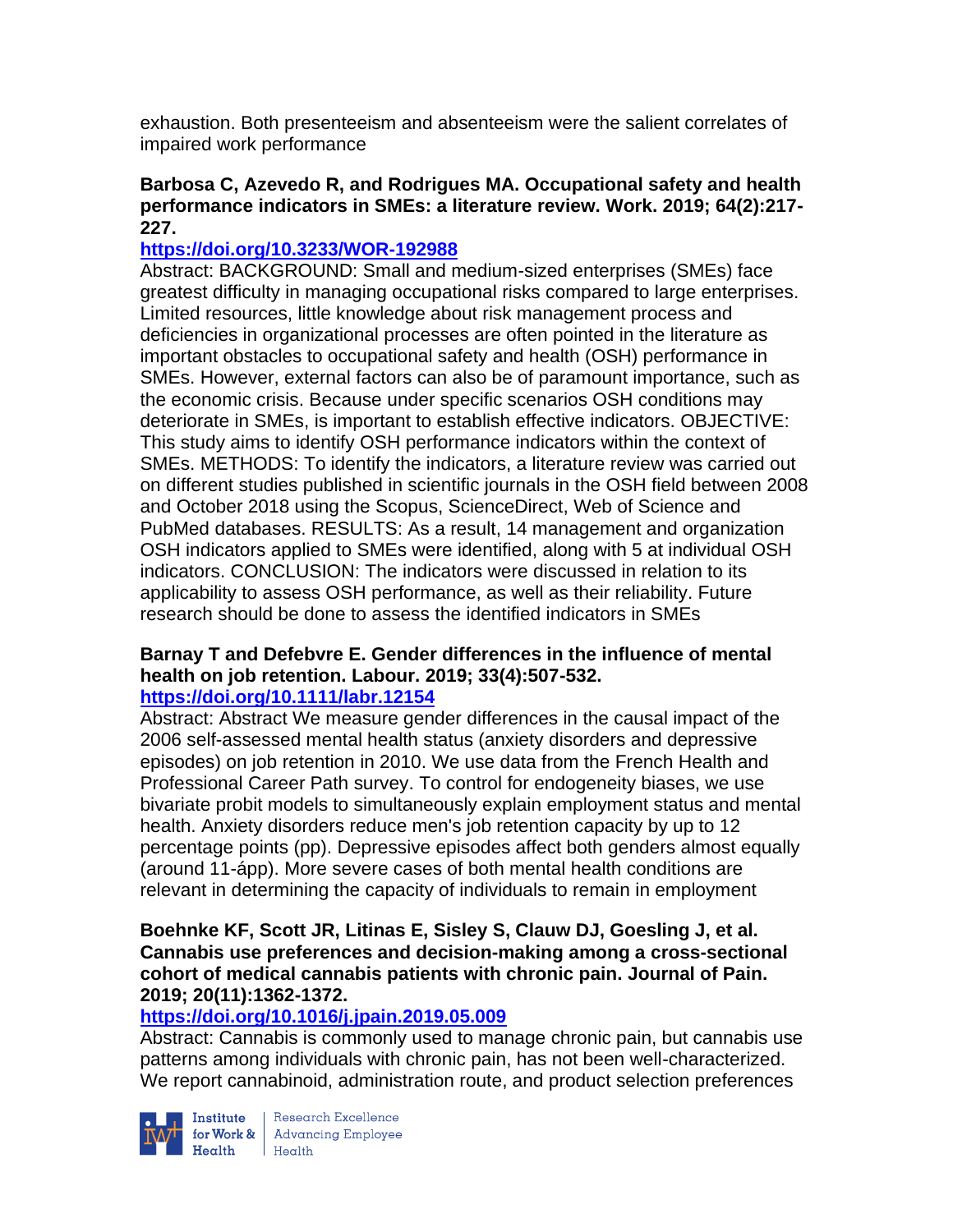among medical cannabis users with chronic pain from an ongoing, online survey. We also examined whether these preferences are affected by differences in sex, intentions behind use (medical only [MED] vs medical+recreational [MEDREC]), and experience with cannabis (novice: <1 year vs experienced: >/=1 year). The survey was completed by 1,321 participants (59% female) 76.5% of whom used cannabis every day. 93.4% used 2 or more administration routes and 72.5% used 3 or more. Female, MED, and novice users were less likely to smoke or vaporize (all  $P < .0001$ ), but more likely to rank edibles, tinctures, and topicals as a first-choice administration route than their counterparts. Female and MED users also preferred low THC: high cannabidiol ratios significantly more than their counterparts. Overall, only 2.6% of participants selected cannabis products with input from a medical professional, although 54.9% relied on advice from dispensary employees. More male, MEDREC, and experienced users selected products based on factors that reflected greater comfort with cannabis (eg, smell, visual properties, cannabis variety). The wide variability in cannabis use among these different groups indicates the need for further research to investigate how specific use routines relate to clinical outcomes. PERSPECTIVE: Medical cannabis users with chronic pain show distinct differences in cannabinoid preferences and administration associated with user sex, intentions behind use, and experience with cannabis. This article highlights the wide variability in cannabis preferences among medical cannabis users with chronic pain, which may be relevant for clinical outcomes

# **Dong XS, West GH, Holloway-Beth A, Wang X, and Sokas RK. Heat-related deaths among construction workers in the United States. American Journal of Industrial Medicine. 2019; 62(12):1047-1057.**

# **<https://doi.org/10.1002/ajim.23024>**

Abstract: BACKGROUND: Heat is a severe hazard for construction workers and may be worsening with global warming. This study sought to explore heat-related deaths among U.S. construction workers and a possible association with climate change. METHODS: Heat-related deaths in the Census of Fatal Occupational Injuries from 1992 to 2016 were analyzed. Denominators estimated from the Current Population Survey were matched with demographic and occupational categories in rate calculations. Statistical tests were used to examine heatrelated deaths in relation to time, geographic region, and temperature. RESULTS: Construction workers, comprising 6% of the total workforce, accounted for 36% (n = 285) of all occupational heat-related deaths from 1992 to 2016 in the U.S. Mean temperatures from June to August increased gradually over the study period. Increasing summer temperatures from 1997 to 2016 were associated with higher heat-related death rates ( $r = 0.649$ ; 95% confidence interval:  $0.290$ ,  $0.848$ ). Compared to all construction workers (risk index = 1), statistically significant elevated risk of heat-related death was found among Hispanics (1.21), in particular workers born in Mexico (1.91). Occupations with a high risk index included cement masons (10.80), roofers (6.93), helpers (6.87), brick masons (3.33), construction laborers (1.93) and heating, air conditioning,



Research Excellence for Work & | Advancing Employee  $H_{\text{each}}$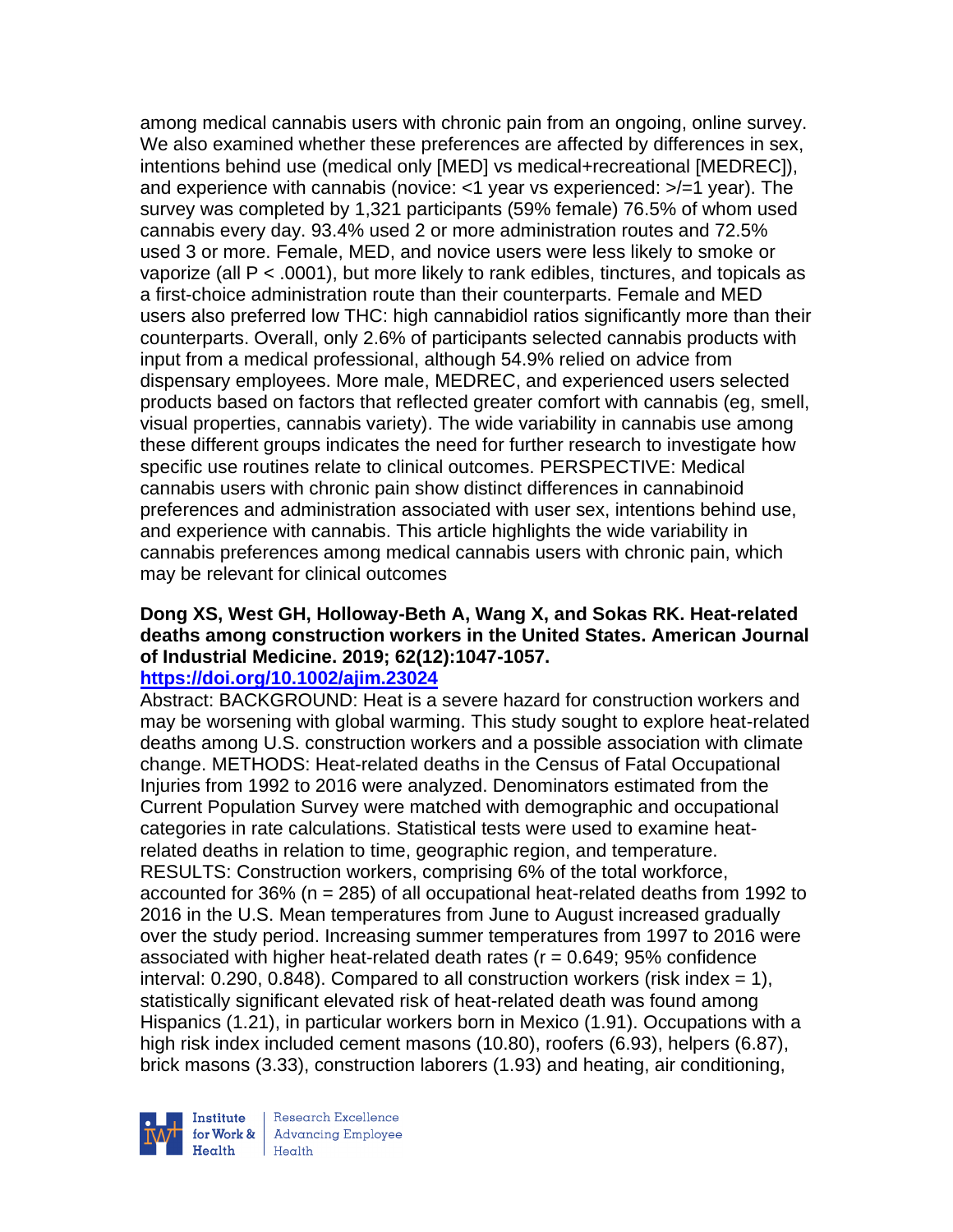and refrigeration mechanics (1.60). CONCLUSIONS: U.S. construction workers are at a high risk of heat-related death, and this risk has increased with climate change over time. Effective workplace interventions, enhanced surveillance, and improved regulations and enforcement should accompany broader efforts to combat global warming. The construction industry can help reduce global warming through increased implementation of green building principles

#### **Eilayyan O, Thomas A, Halle MC, Ahmed S, Tibbles AC, Jacobs C, et al. Promoting the use of self-management in patients with spine pain managed by chiropractors and chiropractic interns: barriers and design of a theorybased knowledge translation intervention. Chiropractic & Manual Therapies. 2019; 27:44.**

**<https://doi.org/10.1186/s12998-019-0267-6> [open access]** Abstract: Background: The literature supports the effectiveness of selfmanagement support (SMS) to improve health outcomes of patients with chronic spine pain. However, patient engagement in SMS programs is suboptimal. The objectives of this study were to: 1) assess participation in self-care (i.e. activation) among patients with spine pain, 2) identify patients' barriers and enablers to using SMS, and 3) map behaviour change techniques (BCTs) to key barriers to inform the design of a knowledge translation (KT) intervention aimed to increase the use of SMS. Methods: In summer 2016, we invited 250 patients with spine pain seeking care at the Canadian Memorial Chiropractic College in Ontario, Canada to complete the Patient Activation Measure (PAM) survey to assess the level of participation in self-care. We subsequently conducted individual interviews, in summer 2017, based on the Theoretical Domains Framework (TDF) in a subset of patients to identify potential challenges to using SMS. The interview guide included 20 open-ended questions and accompanying probes. Findings were deductively analysed guided by the TDF. A panel of 7 experts mapped key barriers to BCTs, designed a KT intervention, and selected the modes of delivery. Results: Two hundred and twenty-three patients completed the PAM. Approximately 24% of respondents were not actively involved in their care. Interview findings from 13 spine pain patients suggested that the potential barriers to using SMS corresponded to four TDF domains: Environmental Context and Resources; Emotion; Memory, Attention & Decision-Making; and Behavioural Regulation. The proposed theory-based KT intervention includes paper-based educational materials, webinars and videos, summarising and demonstrating the therapeutic recommendations including exercises and other lifestyle changes. In addition, the KT intervention includes Brief Action Planning, a SMS strategy based on motivational interviewing, along with a SMART plan and reminders. Conclusions: Almost one quarter of study participants were not actively engaged in their spine care. Key barriers likely to influence uptake of SMS among patients were identified and used to inform the design of a theory-based KT intervention to increase their participation level. The proposed multi-component KT intervention may be an effective strategy to optimize the quality of spine pain care and improve patients' health-outcomes



Research Excellence for Work & | Advancing Employee  $H_{\text{each}}$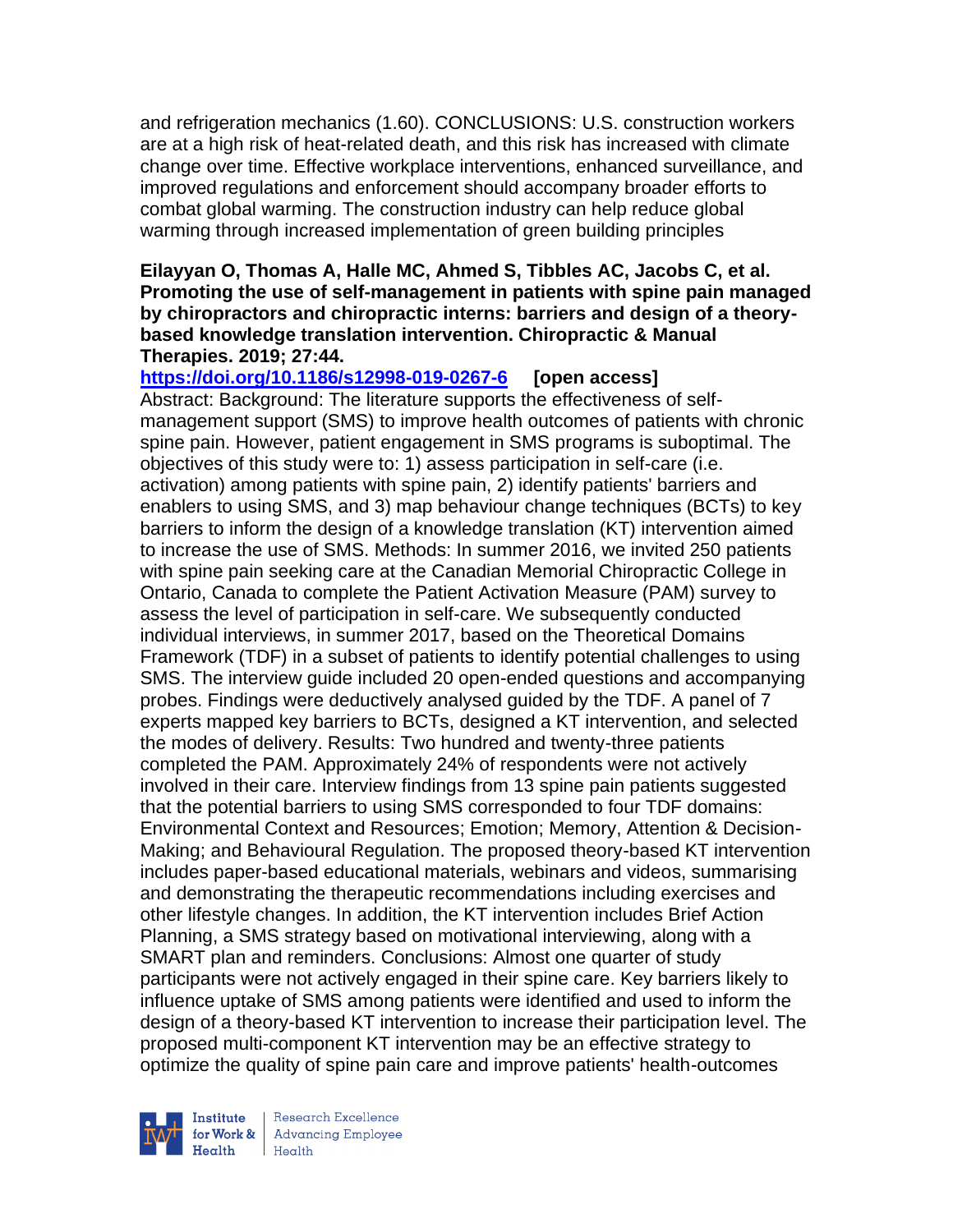#### **Gaudet LA, Eliyahu L, Beach J, Mrazik M, Cummings G, Voaklander DC, et al. Workers' recovery from concussions presenting to the emergency department. Occupational Medicine. 2019; 69(6):419-427. <https://doi.org/10.1093/occmed/kqz089>**

Abstract: BACKGROUND: The emergency department (ED) is the first point of care for many patients with concussion, and post-concussion syndrome can impact vocational outcomes like successful return to work. Evaluation of concussion in general adult populations is needed. AIMS: To document the occurrence and outcomes of work-related concussion presenting to the ED for treatment. METHODS: This study enrolled adults presenting with concussion to three urban Canadian EDs. Baseline ED interviews, physician questionnaires and patient phone interviews at 30 and 90 days documented work-related events, ED management, discharge advice, patient adherence and symptom severity. Work-related injury and return to work were modelled using logistic or linear regression, as appropriate. RESULTS: Overall, 172 enrolled workers completed at least one follow-up. Work-related concussions were uncommon (n  $= 28$ ). Most employees (80%) missed at least 1 day of work (median  $= 7$ ; interquartile range: 3-14). Most (91%) employees returned to work within 90 days, while 41% reported persistent symptoms. Manual labour and self-reported history of attention deficit hyperactivity disorder were associated with workrelated concussion, while days of missed work increased with marital status (divorced), history of sleep disorder and physician's advice to avoid work. CONCLUSION: Work-related concussions are infrequent; however, most workers who sustain a concussion will miss work, and many return while still experiencing symptoms. Work-related concussion and days of missed work are mainly affected by non-modifiable factors. Workers, employers and the workers' compensation system should take necessary precautions to ensure that workers return to work safely and successfully following a concussion

## **Hu YY, Ellis RJ, Hewitt DB, Yang AD, Cheung EO, Moskowitz JT, et al. Discrimination, abuse, harassment, and burnout in surgical residency training. New England Journal of Medicine. 2019; 381(18):1741-1752. <https://doi.org/10.1056/NEJMsa1903759>**

Abstract: BACKGROUND: Physicians, particularly trainees and those in surgical subspecialties, are at risk for burnout. Mistreatment (i.e., discrimination, verbal or physical abuse, and sexual harassment) may contribute to burnout and suicidal thoughts. METHODS: A cross-sectional national survey of general surgery residents administered with the 2018 American Board of Surgery In-Training Examination assessed mistreatment, burnout (evaluated with the use of the modified Maslach Burnout Inventory), and suicidal thoughts during the past year. We used multivariable logistic-regression models to assess the association of mistreatment with burnout and suicidal thoughts. The survey asked residents to report their gender. RESULTS: Among 7409 residents (99.3% of the eligible residents) from all 262 surgical residency programs, 31.9% reported discrimination based on their self-identified gender, 16.6% reported racial



Research Excellence for Work & | Advancing Employee Health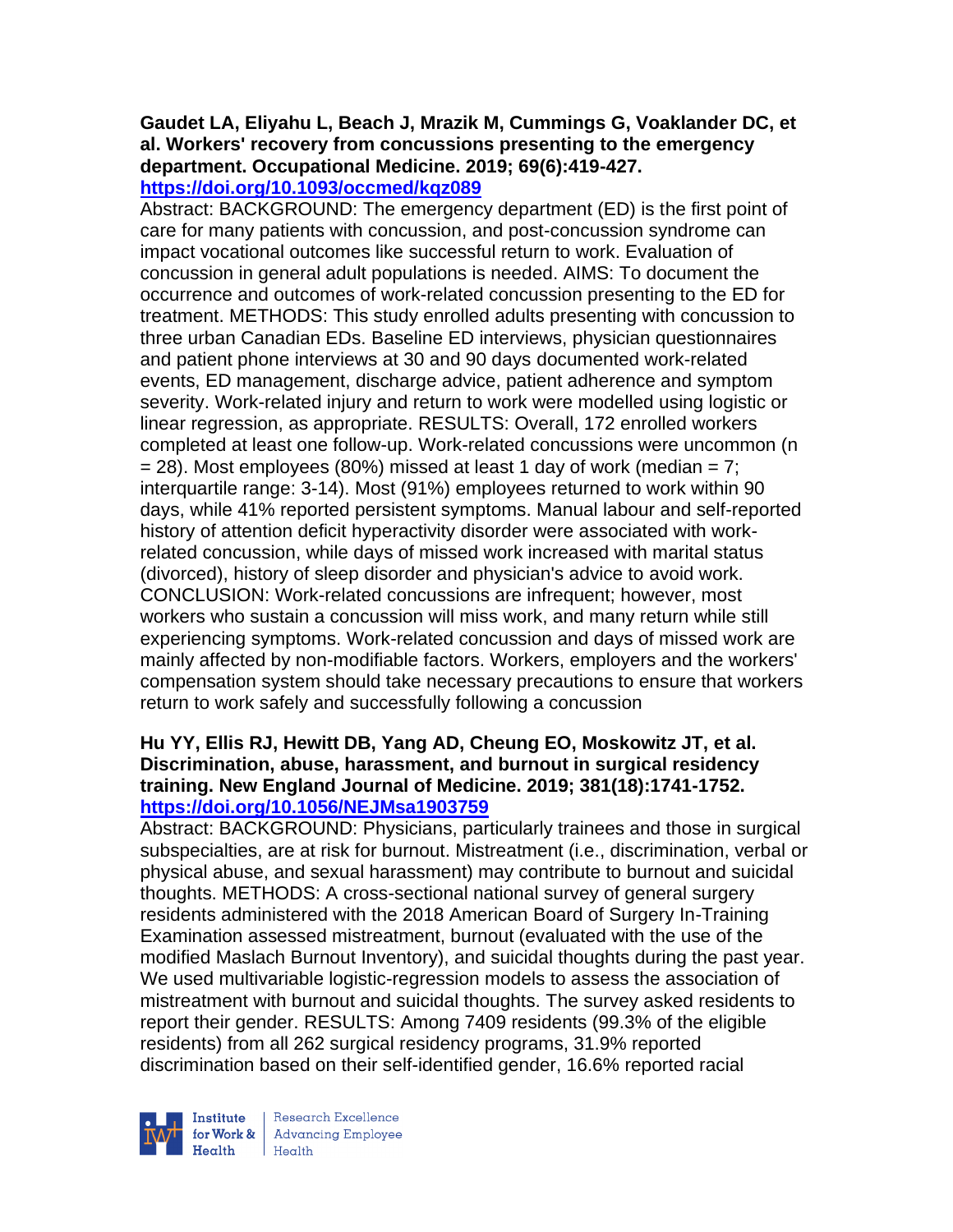discrimination, 30.3% reported verbal or physical abuse (or both), and 10.3% reported sexual harassment. Rates of all mistreatment measures were higher among women; 65.1% of the women reported gender discrimination and 19.9% reported sexual harassment. Patients and patients' families were the most frequent sources of gender discrimination (as reported by 43.6% of residents) and racial discrimination (47.4%), whereas attending surgeons were the most frequent sources of sexual harassment (27.2%) and abuse (51.9%). Proportion of residents reporting mistreatment varied considerably among residency programs (e.g., ranging from 0 to 66.7% for verbal abuse). Weekly burnout symptoms were reported by 38.5% of residents, and 4.5% reported having had suicidal thoughts during the past year. Residents who reported exposure to discrimination, abuse, or harassment at least a few times per month were more likely than residents with no reported mistreatment exposures to have symptoms of burnout (odds ratio, 2.94; 95% confidence interval [CI], 2.58 to 3.36) and suicidal thoughts (odds ratio, 3.07; 95% CI, 2.25 to 4.19). Although models that were not adjusted for mistreatment showed that women were more likely than men to report burnout symptoms (42.4% vs. 35.9%; odds ratio, 1.33; 95% CI, 1.20 to 1.48), the difference was no longer evident after the models were adjusted for mistreatment (odds ratio, 0.90; 95% CI, 0.80 to 1.00). CONCLUSIONS: Mistreatment occurs frequently among general surgery residents, especially women, and is associated with burnout and suicidal thoughts

#### **Leclercq V, Beaudart C, Ajamieh S, Rabenda V, Tirelli E, and Bruyere O. Meta-analyses indexed in PsycINFO had a better completeness of reporting when they mention PRISMA. Journal of Clinical Epidemiology. 2019; 115:46-54.**

**<https://doi.org/10.1016/j.jclinepi.2019.06.014> [open access]** Abstract: OBJECTIVES: To investigate the effect of the explicit mention of PRISMA, a statement designed to help authors report meta-analyses (MAs), on the reporting completeness of MAs. STUDY DESIGN AND SETTING: Two investigators evaluated a random sample of 206 MAs indexed in PsycINFO in 2016; 100 explicitly mentioned PRISMA and 106 did not. Two authors independently evaluated the 27 PRISMA items and extracted factors that could potentially be associated with reporting completeness. The data were analyzed descriptively. RESULTS: Among our 206 MAs, perfect adherence to PRISMA was found in less than 4%, of which 87% explicitly followed PRISMA. The following items were encountered significantly more frequently in MAs that explicitly mentioned PRISMA than in those that did not: summary, protocol, information sources, search strategy, study characteristics, results of individual studies, funding, study selection, risk of bias in individual studies, and bias across studies. The journal's impact factor, endorsement of PRISMA by the journal, number of authors, country of author, open access, and design of the included studies were significantly and positively associated with the explicit mention of PRISMA. CONCLUSIONS: Even if far from optimal, the explicit



Research Excellence **Advancing Employee** Health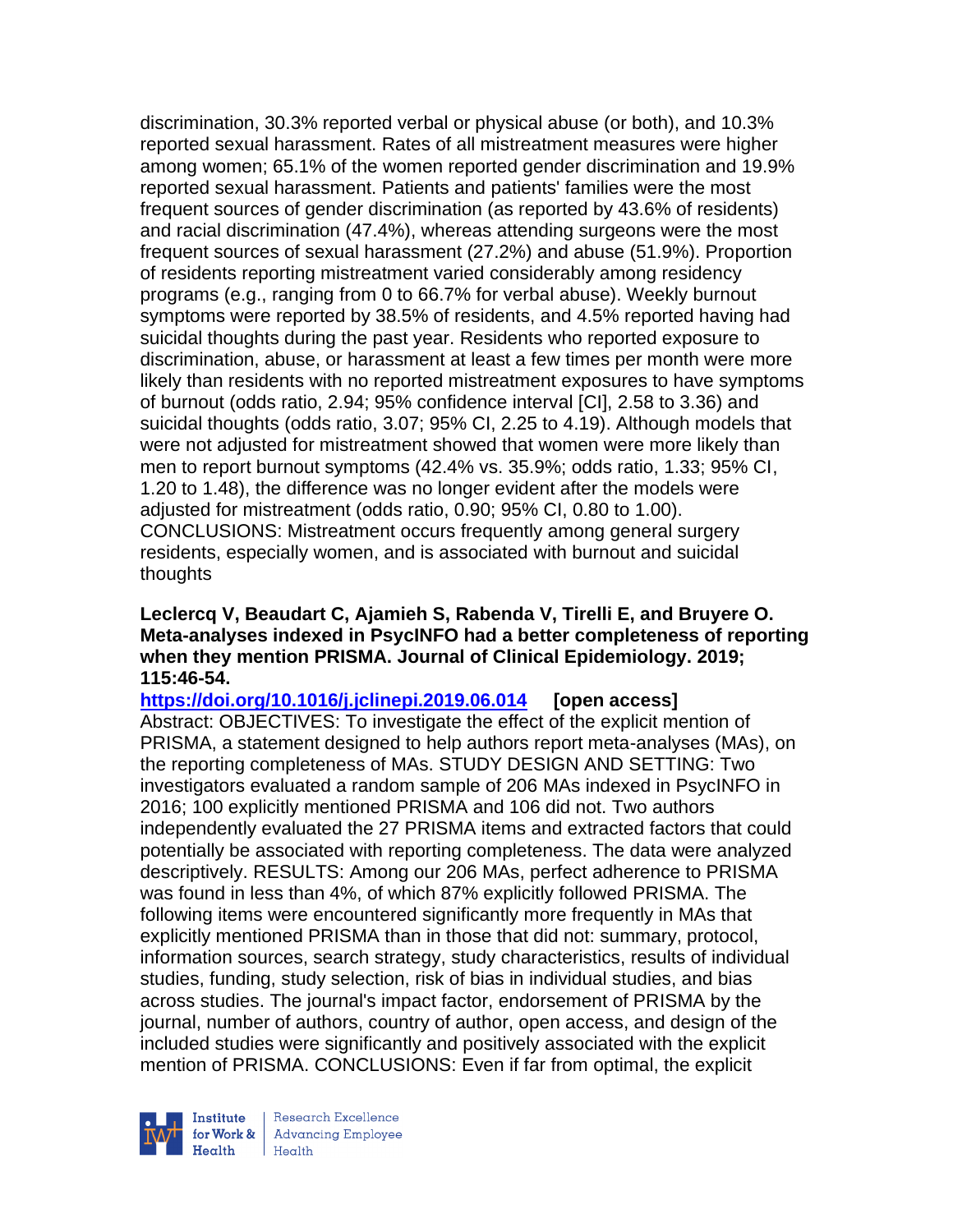mention of PRISMA has a positive influence on the reporting completeness of MAs from PsycINFO

#### **Leinonen T, Viikari-Juntura E, Husgafvel-Pursiainen K, Juvonen-Posti P, Laaksonen M, and Solovieva S. The effectiveness of vocational rehabilitation on work participation: a propensity score matched analysis using nationwide register data. Scandinavian Journal of Work, Environment & Health. 2019; 45(6):651-660.**

#### **<https://doi.org/10.5271/sjweh.3823>**

Abstract: Objective Research on the effectiveness of vocational rehabilitation has focused on small and selected groups, lacked proper controls, or not captured dynamic changes in work participation. Using rich nationwide data on vocational rehabilitees and matched controls, long-term changes in work participation before and after vocational rehabilitation were examined to assess its effectiveness. Methods Representative Finnish register data were used to examine 3199 recently employed individuals aged 30-55 years with histories of musculoskeletal- and mental-related work disability starting vocational rehabilitation in 2008-2010 (intervention group), and 3199 propensity score matched non-rehabilitees (control group). Sociodemographic and work-related factors and detailed 3-year work disability and other labor market history were used for matching. Generalized estimation equations were used to examine differences in the proportion of time spent at work between periods before and after rehabilitation among the intervention and control group and the difference in these differences (DID). Results Vocational rehabilitation resulted in gains in work participation, the total 1-, 2-, and 3-year DID being 11.8 [95% confidence interval (CI) 10.0-13.7], 8.9 (95% CI 7.6-10.2), and 7.2 (95% CI 6.1-8.3) percentage points, respectively. Contrary to this overall pattern, larger DID was observed over the long term for those whose rehabilitation lasted >10 months. The DID was lowest among women with musculoskeletal diseases. Conclusions Vocational rehabilitation after musculoskeletal- or mental-related work disability showed modest effectiveness on work participation. To promote sustained work participation after shorter rehabilitation (likely comprising workplace interventions) and faster work resumption after longer rehabilitation (likely comprising training), enhanced and complementary interventions should be considered

**Munoz-Poblete C, Bascour-Sandoval C, Inostroza-Quiroz J, Solano-Lopez R, and Soto-Rodriguez F. Effectiveness of workplace-based muscle resistance training exercise program in preventing musculoskeletal dysfunction of the upper limbs in manufacturing workers. Journal of Occupational Rehabilitation. 2019; 29(4):810-821. <https://doi.org/10.1007/s10926-019-09840-7>** 

Abstract: Aims Given the high levels of absenteeism due to musculoskeletal disorders of the upper limbs, there is a need for preventive strategies to protect workers exposed to high risk levels. The purpose of this study was to determine



Research Excellence **Institute** Research Excellence<br> **For Work &**<br>
Marth Harlth Harlth  $Heath$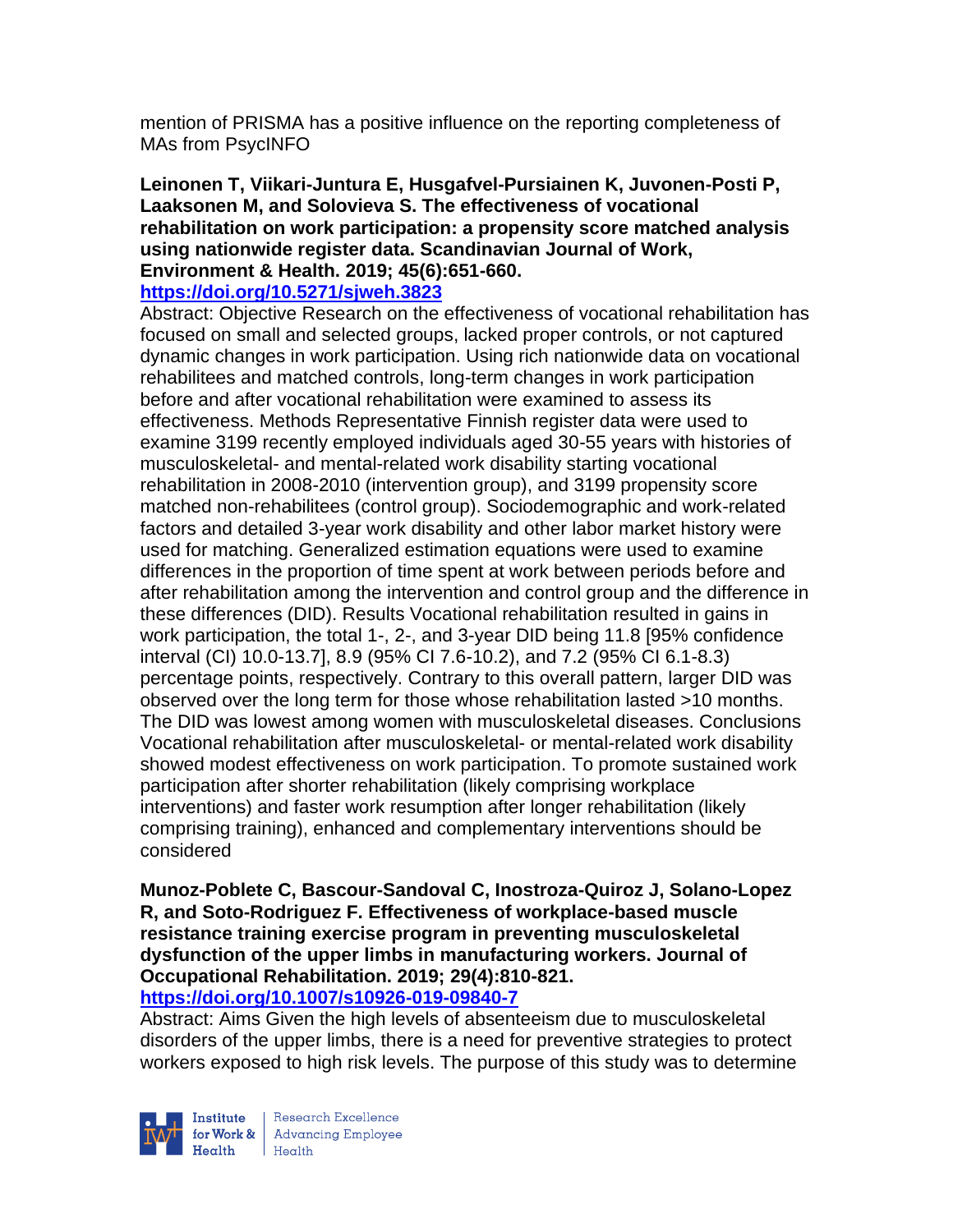the effect of a workplace-based muscle resistance training exercise program in the presence of pain and musculoskeletal dysfunction of the upper extremities in manufacturing workers exposed to repetitive movements and excessive effort in the workplace. Method Randomized controlled trial in manufacturing workers. A sample of 120 healthy workers was allocated at random to an experimental group, which received a resistance-based exercise program, and a control group, which performed stretching exercises. Results The muscle resistance training exercise had a protective effect on the intensity of pain perceived by workers in their upper limbs (RR: 0.62 95% CI 0.44-0.87) compared with the group of workers who performed stretching exercises. Conclusion A workplace-based muscle resistance training exercise program is an effective preventive strategy in factory workers exposed to risk; however, it is necessary for companies initially to adopt mechanisms to minimize exposure as a prevention strategy

### **Phillips EA, Gordeev VS, and Schreyogg J. Effectiveness of occupational emental health interventions: a systematic review and meta-analysis of randomized controlled trials. Scandinavian Journal of Work, Environment & Health. 2019; 45(6):560-576.**

### **<https://doi.org/10.5271/sjweh.3839>**

Abstract: Objective This systematic review and meta-analysis investigated the effectiveness of occupational e-mental health interventions aimed at stress, depression, anxiety, burnout, insomnia, mindfulness, well-being, and alcohol misuse and their potential treatment moderators. Methods We systematically reviewed randomized control trials published in English using three electronic databases (MEDLINE, PsycINFO, CINAHL) and three register trials. A pooled effect size for each mental health area was calculated using random-effects modelling. For each meta-analysis, we conducted an analysis of potential moderators (ie, type of recruitment, age, gender, initial psychological symptoms, guidance, therapy type, and study quality). Results In total, 50 studies were included in the systematic review, and 34 studies were included in the metaanalyses. We noted moderate treatment effects on stress (Hedges'g=0.54), insomnia (g=0.70), and burnout (g=0.51) and small treatment effects on depression (g=0.30), anxiety (g=0.34), well-being (g=0.35), and mindfulness (g=0.42). The pooled effect on alcohol intake was small and nonsignificant. Conclusions Our results suggest that occupational e-mental health interventions are associated with significant health improvements. However, more research is required to understand which factors contribute to the variation in effectiveness of particular interventions depending on the mental health area and characteristics of participants and interventions

**Rosander M and Blomberg S. Levels of workplace bullying and escalation: a new conceptual model based on cut-off scores, frequency and selflabelled victimization. European Journal of Work and Organizational Psychology. 2019; 28(6):769-783.** 

**<https://doi.org/10.1080/1359432X.2019.1642874>** 

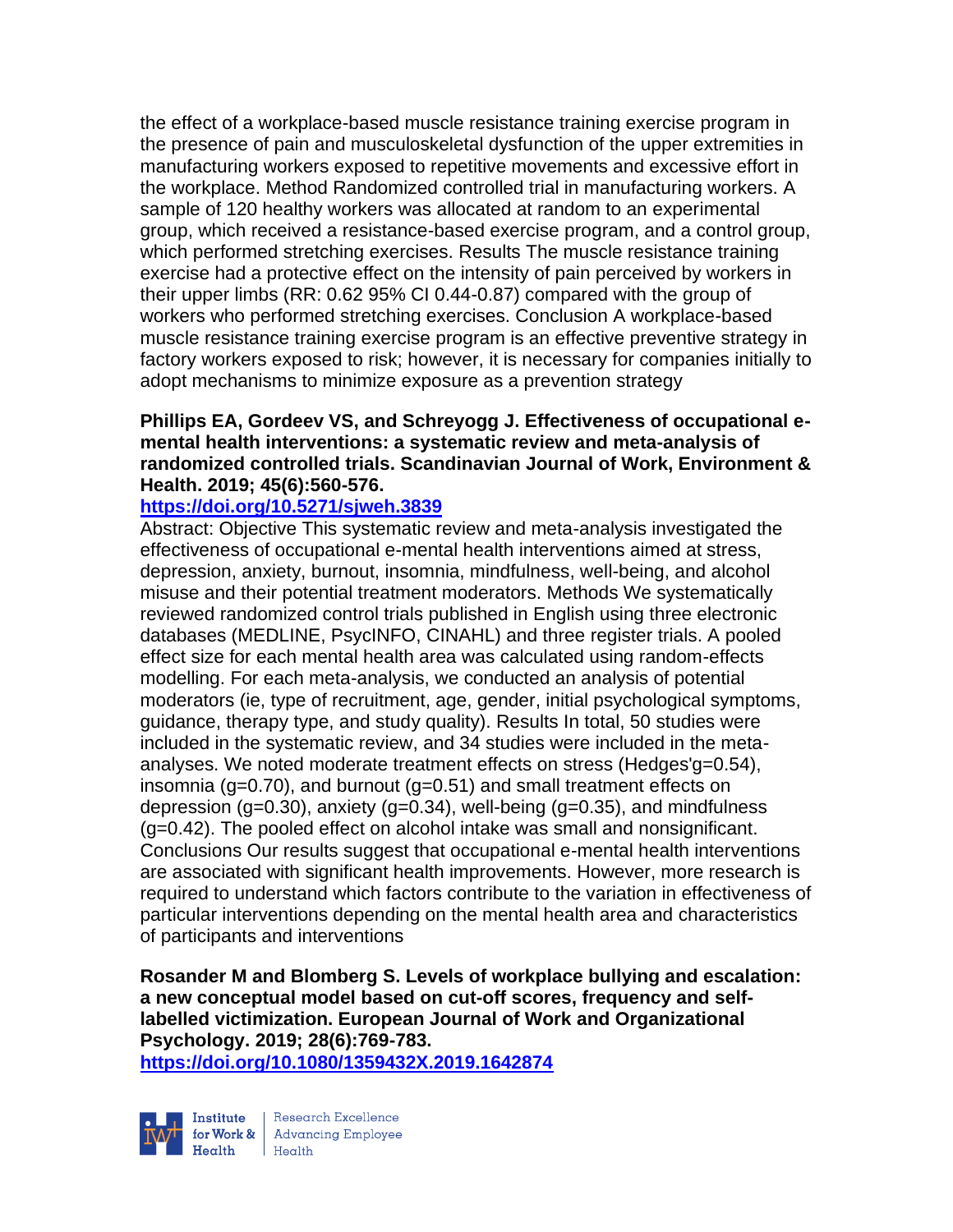# **Vanos J, Vecellio DJ, and Kjellstrom T. Workplace heat exposure, health protection, and economic impacts: a case study in Canada. American Journal of Industrial Medicine. 2019; 62(12):1024-1037.**

**<https://doi.org/10.1002/ajim.22966>** 

Abstract: BACKGROUND: Occupational heat exposure is a serious concern for worker health, productivity, and the economy. Few studies in North America assess how on-site wet bulb globe temperature (WBGT) levels and guidelines are applied in practice. METHODS: We assessed the use of a WBGT sensor for localized summertime heat exposures experienced by outdoor laborers at an industrial worksite in Ontario, Canada during the warm season (May-October) from 2012 to 2018 inclusive. We further examined informed decision making, approximated workers' predicted heat strain (sweat loss, core temperature), and estimated potential financial loss (via hourly wages) due to decreased work allowance in the heat. RESULTS: Significantly higher worksite WBGT levels occured compared with regional levels estimated at the airport, with an upward trend in heat warnings over the 7 years and expansion of warnings into the fall season. The maximum WBGT during warnings related strongly to predicted hourly sweat loss. On average, 22 hours per worker were lost each summer (~1% of annual work hours) as a result of taking breaks or stopping due to heat. This amount of time corresponded to an average individual loss of C\$1100 Canadian dollars (~C\$220,000 combined for ~200 workers) to workers or the company. The additional losses for an enterprise due to reduced product output were not estimated. CONCLUSIONS: Worksite observations and actions at the microscale are essential for improving the estimates of health and economic costs of extreme heat to enterprises and society. Providing worksite heat metrics to the employees aids in appropriate decision making and health protection

#### **Walley AY, Bernson D, Larochelle MR, Green TC, Young L, and Land T. The contribution of prescribed and illicit opioids to fatal overdoses in Massachusetts, 2013-2015. Public Health Reports. 2019; 134(6):667-674. <https://doi.org/10.1177/0033354919878429>**

Abstract: OBJECTIVES: Opioid-related overdoses are commonly attributed to prescription opioids. We examined data on opioid-related overdose decedents in Massachusetts. For each decedent, we determined which opioid medications had been prescribed and dispensed and which opioids were detected in postmortem medical examiner toxicology specimens. METHODS: Among opioidrelated overdose decedents in Massachusetts during 2013-2015, we analyzed individually linked postmortem opioid toxicology reports and prescription drug monitoring program records to determine instances of overdose in which a decedent had a prescription active on the date of death for the opioid(s) detected in the toxicology report. We also calculated the proportion of overdoses for which prescribed opioid medications were not detected in decedents' toxicology reports. RESULTS: Of 2916 decedents with complete toxicology reports, 1789 (61.4%) had heroin and 1322 (45.3%) had fentanyl detected in postmortem toxicology reports. Of the 491 (16.8%) decedents with >/=1 opioid prescription active on the